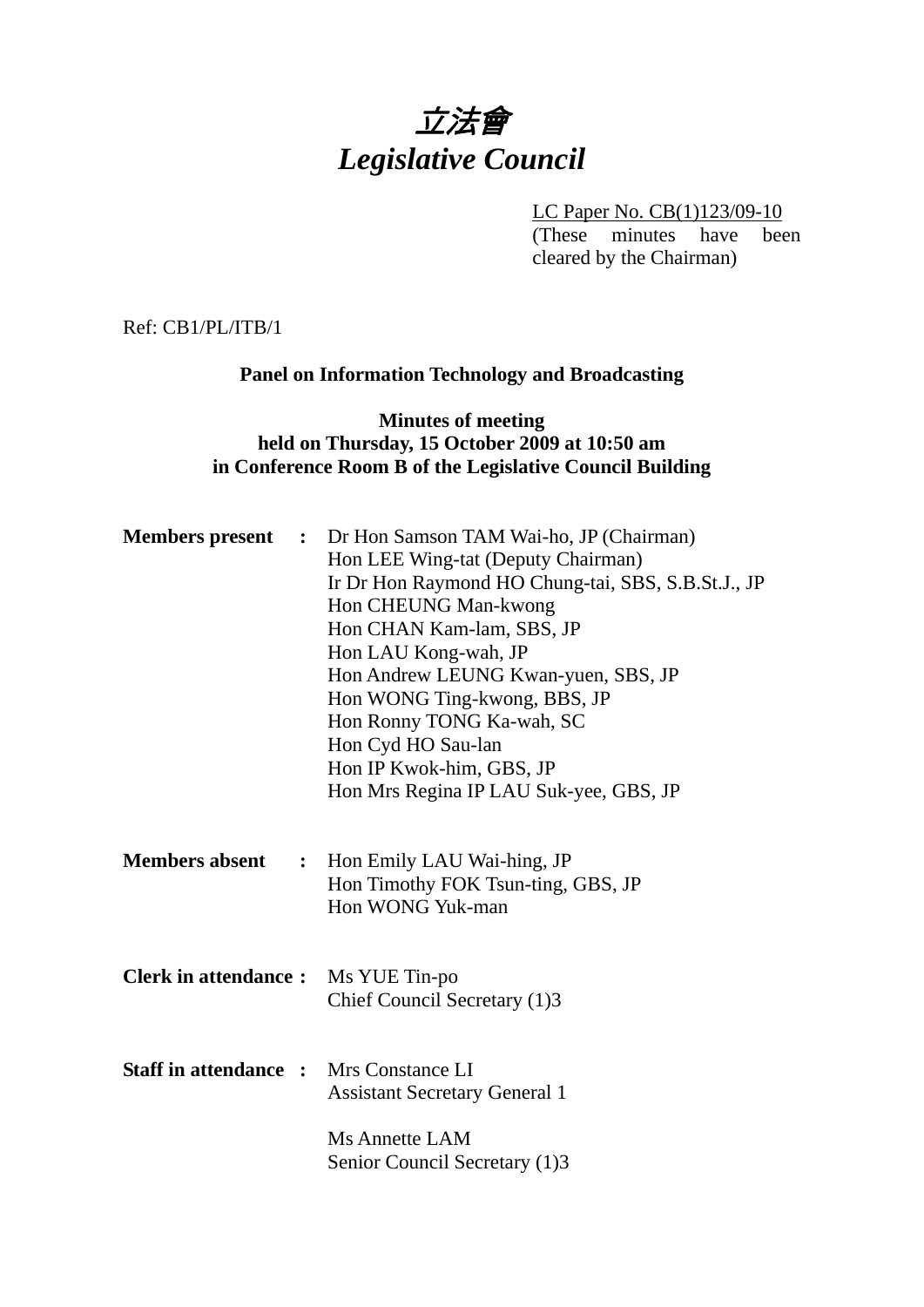Mr Joey LO Council Secretary (1)3

Ms Alice CHEUNG Senior Legislative Assistant (1)1

Miss Queenie LAM Senior Legislative Assistant (1)2

Ms May LEUNG Legislative Assistant (1)6

#### Action

## **I. Election of Chairman and Deputy Chairman**

#### Election of Chairman

 Mr Andrew LEUNG, Chairman of the Panel in office, invited nominations for the chairmanship for the 2009-2010 session.

2. Dr Samson TAM was nominated by Mr IP Kwok-him and the nomination was seconded by Dr HO Chung-tai. Dr TAM accepted the nomination. There being no other nominations, Mr Andrew LEUNG declared that Dr Samson TAM was elected Chairman of the Panel for the 2009-2010 session. Dr TAM then took over the chair.

## Election of Deputy Chairman

3. The Chairman invited nominations for the deputy chairmanship. Mr LEE Wing-tat was nominated by Mr IP Kwok-him and the nomination was seconded by Mr Andrew LEUNG. Mr LEE accepted the nomination. As there was no other nominations, the Chairman declared that Mr LEE Wing-tat was elected Deputy Chairman of the Panel for the 2009-2010 session.

## **II. Schedule of meetings for the 2009-2010 session**

4. Members agreed to hold the regular meetings of the Panel for the 2009-2010 session on the second Monday of each month at 2:30 pm. The schedule of Panel meetings in the 2009-2010 session would be issued to members after the meeting.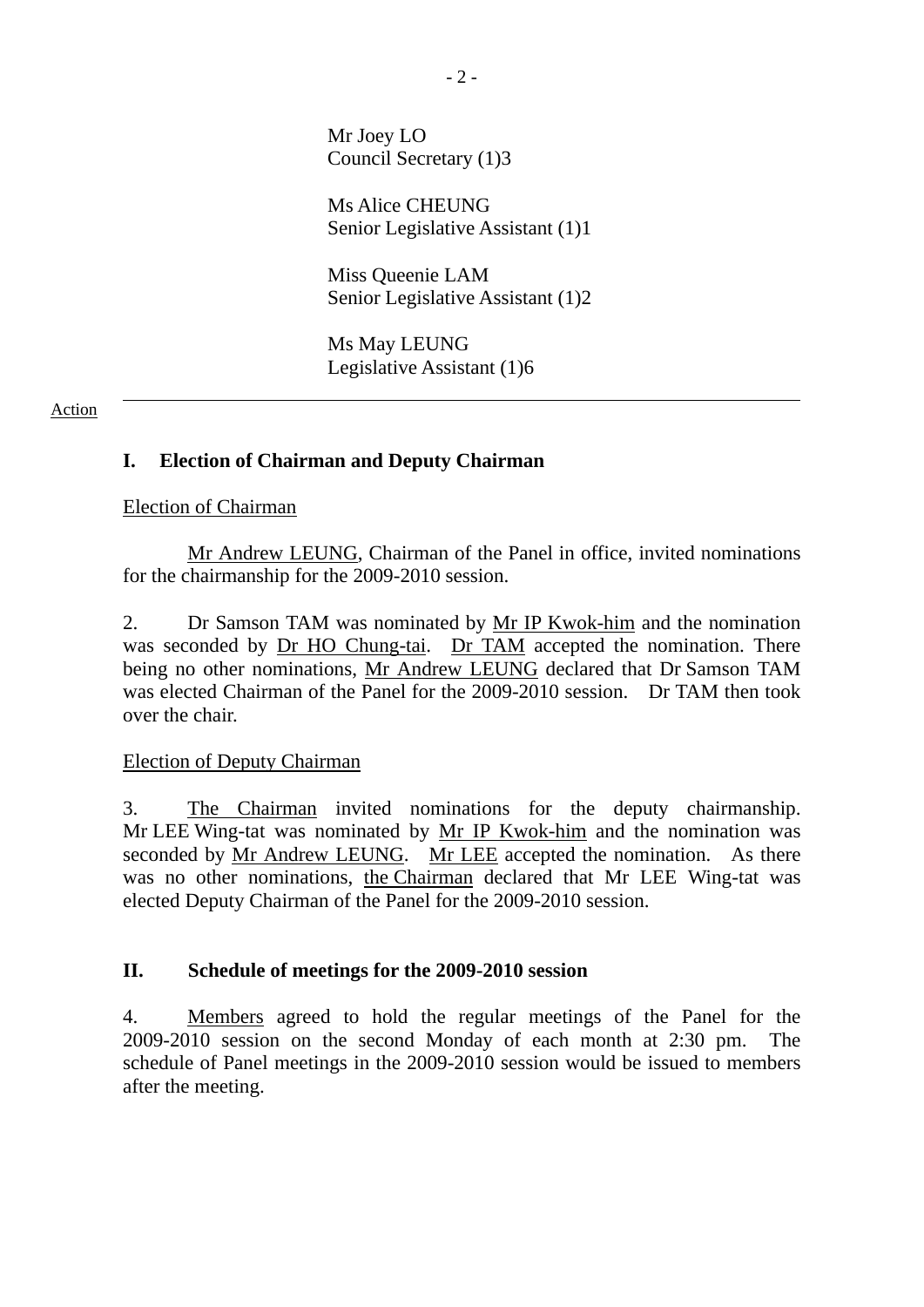# $Action$   $-3 -$

# **III. Items for discussion at the next meeting**

| (List of outstanding items for discussion $-$ Appendix V to LC Paper |                    |
|----------------------------------------------------------------------|--------------------|
|                                                                      | No. $CB(1)5/09-10$ |
|                                                                      |                    |

List of follow-up actions  $\qquad -$  Appendix VI to LC Paper No. CB(1)5/09-10)

## Policy briefing on 20 October 2009

5. The Chairman reminded members that a meeting would be held on Tuesday, 20 October 2009 from 11:30 am to 12:30 pm in the Chamber of the Legislative Council Building to receive a briefing by the Secretary for Commerce and Economic Development (SCED) on the relevant policy initiatives featuring in the Chief Executive's 2009-2010 Policy Address.

# Regular Panel meeting on 9 November 2009

6. Members agreed that the Panel would discuss the following items proposed by the Administration at the next regular meeting to be held on 9 November 2009:

- (a) Capital Works Reserve Fund Head 710 Computerization Subhead A007GX – New administration computer systems;
- (b) Progress update on the review of the Administration of Internet Domain Names in Hong Kong; and
- (c) Review of the Unsolicited Electronic Messages Ordinance.

(*Post-meeting note*: At the request of the Administration and with the concurrence of the Chairman, item (b) was deferred to a further meeting.)

# Special meeting on 19 November 2009

7. Members agreed to hold a special meeting on Thursday, 19 November 2009 from 10 am to 12:45 pm to receive views from deputations and members of the public on public service broadcasting and the future of Radio Television Hong Kong (RTHK). Referring to the list of organizations (deputations that had presented their views on the subject at previous Panel meetings) tabled at the meeting, the Chairman requested members to notify the Secretariat if they wished to invite any other organizations not on the list to the meeting. Mr IP Kwok-him and Mr WONG Ting-kwong suggested that political parties should be invited. Ms Cyd HO suggested to invite RTHK Programme Advisory Panel and members of the former Committee on Review of Public Service Broadcasting to give views at the meeting. Members noted that a general notice would be posted on the Legislative Council website to invite submissions from the public. The 18 District Councils would also be invited to give views on the subject. The Chairman said that depending on the number of deputations attending, another meeting would be